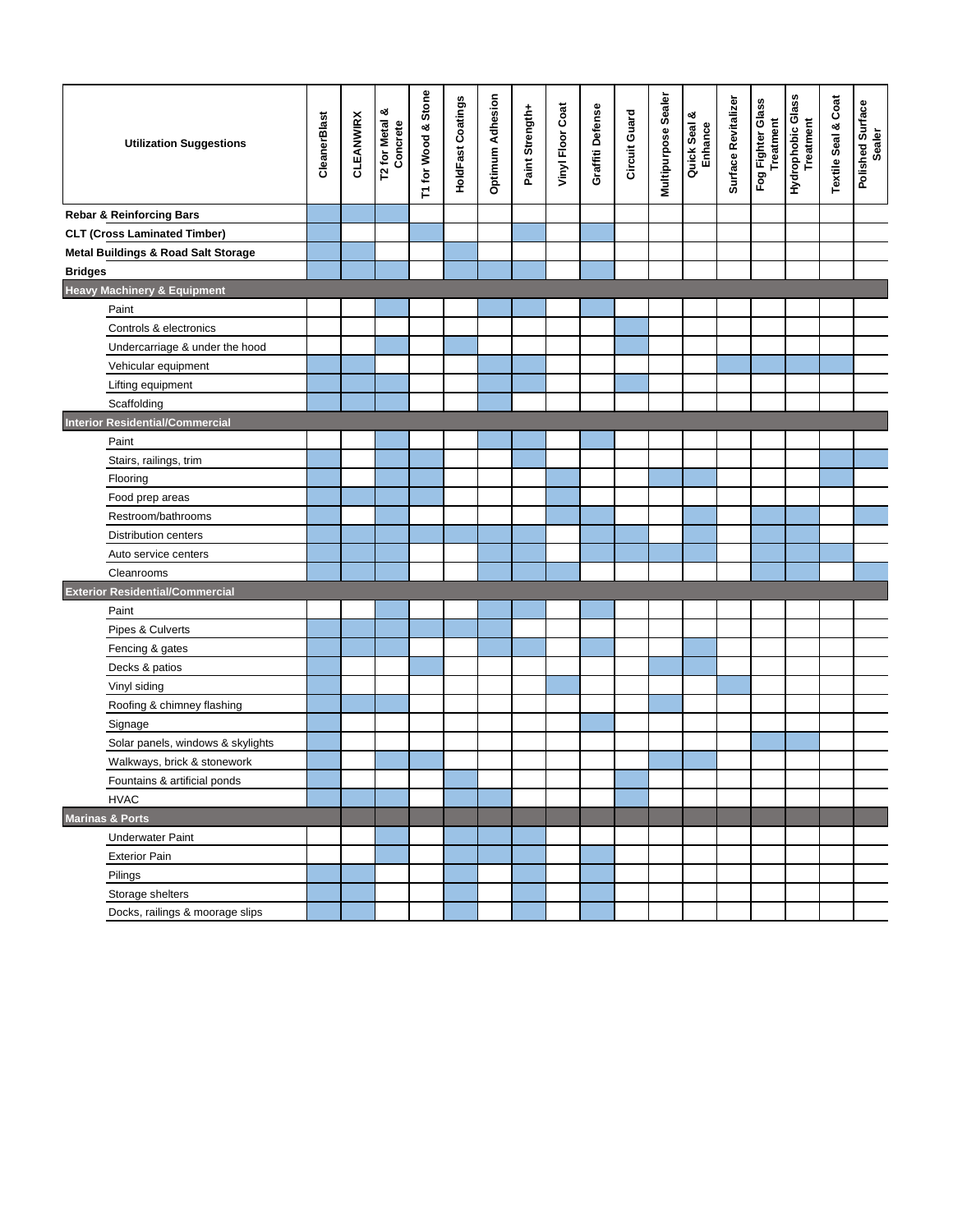| <b>Utilization Suggestions</b>         | CleanerBlast | <b>CLEANWIRX</b> | య<br><b>T2 for Metal</b><br>Concrete | Stone<br>T1 for Wood & | <b>HoldFast Coatings</b> | Optimum Adhesion | Paint Strength+ | Vinyl Floor Coat | Graffiti Defense | Circuit Guard | Multipurpose Sealer | Quick Seal &<br>Enhance | Surface Revitalizer | Fog Fighter Glass<br>Treatment | Hydrophobic Glass<br><b>Treatment</b> | <b>Textile Seal &amp; Coat</b> | Polished Surface<br>Sealer |
|----------------------------------------|--------------|------------------|--------------------------------------|------------------------|--------------------------|------------------|-----------------|------------------|------------------|---------------|---------------------|-------------------------|---------------------|--------------------------------|---------------------------------------|--------------------------------|----------------------------|
| <b>Rebar &amp; Reinforcing Bars</b>    |              |                  |                                      |                        |                          |                  |                 |                  |                  |               |                     |                         |                     |                                |                                       |                                |                            |
| <b>Heavy Machinery &amp; Equipment</b> |              |                  |                                      |                        |                          |                  |                 |                  |                  |               |                     |                         |                     |                                |                                       |                                |                            |
| <b>Controls &amp; electronics</b>      |              |                  |                                      |                        |                          |                  |                 |                  |                  |               |                     |                         |                     |                                |                                       |                                |                            |
| Undercarriage & under the hood         |              |                  |                                      |                        |                          |                  |                 |                  |                  |               |                     |                         |                     |                                |                                       |                                |                            |
| Vehicular equipment                    |              |                  |                                      |                        |                          |                  |                 |                  |                  |               |                     |                         |                     |                                |                                       |                                |                            |
| Lifting equipment                      |              |                  |                                      |                        |                          |                  |                 |                  |                  |               |                     |                         |                     |                                |                                       |                                |                            |
| Scaffolding                            |              |                  |                                      |                        |                          |                  |                 |                  |                  |               |                     |                         |                     |                                |                                       |                                |                            |
| <b>Structures</b>                      |              |                  |                                      |                        |                          |                  |                 |                  |                  |               |                     |                         |                     |                                |                                       |                                |                            |
| Stairs, railings, trim                 |              |                  |                                      |                        |                          |                  |                 |                  |                  |               |                     |                         |                     |                                |                                       |                                |                            |
| Cleanrooms                             |              |                  |                                      |                        |                          |                  |                 |                  |                  |               |                     |                         |                     |                                |                                       |                                |                            |
| Fencing & gates                        |              |                  |                                      |                        |                          |                  |                 |                  |                  |               |                     |                         |                     |                                |                                       |                                |                            |
| Signage                                |              |                  |                                      |                        |                          |                  |                 |                  |                  |               |                     |                         |                     |                                |                                       |                                |                            |
| <b>HVAC</b>                            |              |                  |                                      |                        |                          |                  |                 |                  |                  |               |                     |                         |                     |                                |                                       |                                |                            |
| Instruments & controls                 |              |                  |                                      |                        |                          |                  |                 |                  |                  |               |                     |                         |                     |                                |                                       |                                |                            |
| Flooring                               |              |                  |                                      |                        |                          |                  |                 |                  |                  |               |                     |                         |                     |                                |                                       |                                |                            |
| Pilings                                |              |                  |                                      |                        |                          |                  |                 |                  |                  |               |                     |                         |                     |                                |                                       |                                |                            |
| Distribution stations                  |              |                  |                                      |                        |                          |                  |                 |                  |                  |               |                     |                         |                     |                                |                                       |                                |                            |
| Pipelines & valves                     |              |                  |                                      |                        |                          |                  |                 |                  |                  |               |                     |                         |                     |                                |                                       |                                |                            |
| Pumps                                  |              |                  |                                      |                        |                          |                  |                 |                  |                  |               |                     |                         |                     |                                |                                       |                                |                            |
| Storage tanks                          |              |                  |                                      |                        |                          |                  |                 |                  |                  |               |                     |                         |                     |                                |                                       |                                |                            |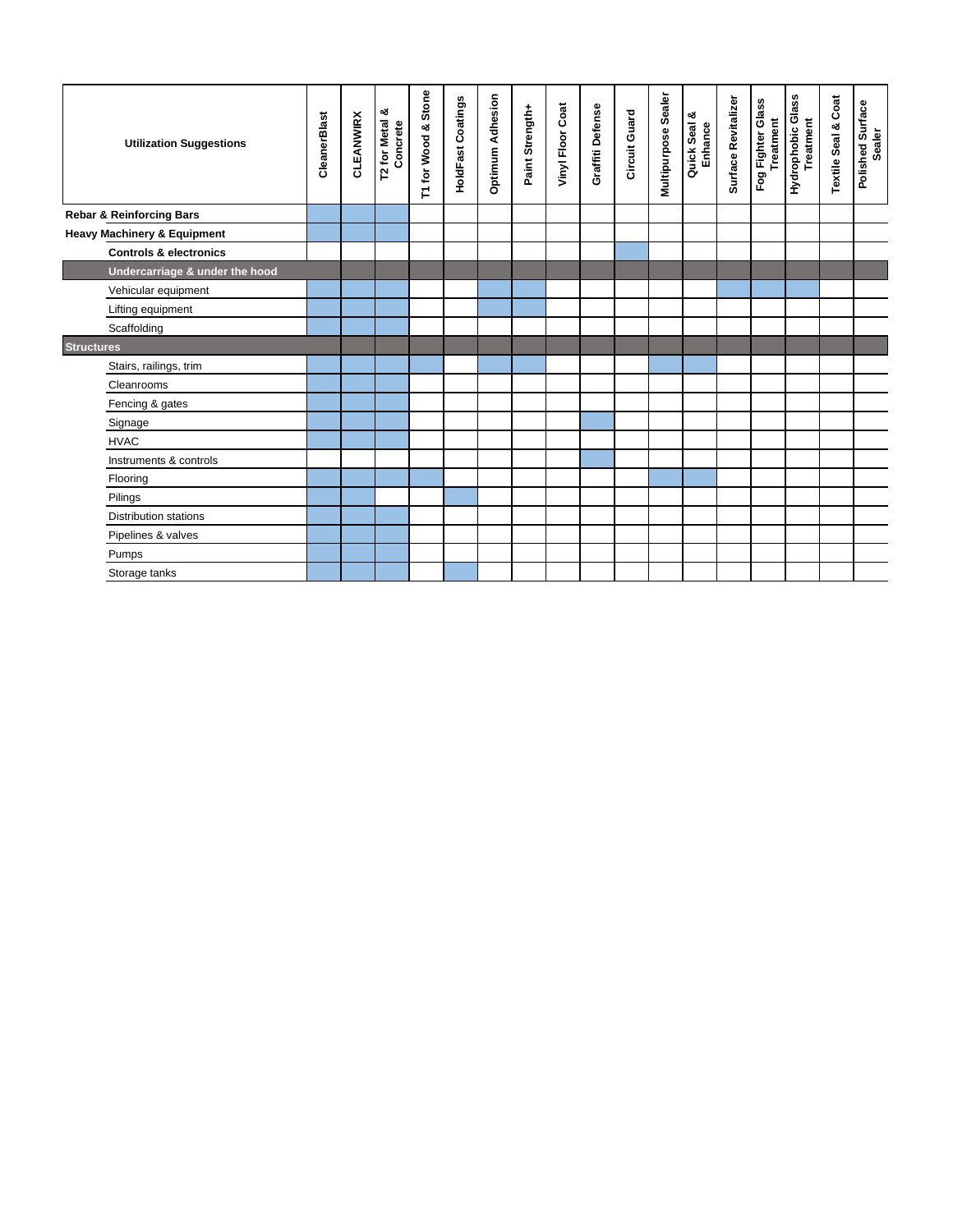| <b>Utilization Suggestions</b>      | CleanerBlast | <b>CLEANWIRX</b> | T2 for Metal &<br>Concrete | T1 for Wood & Stone | <b>HoldFast Coatings</b> | <b>Optimum Adhesion</b> | Paint Strength+ | Vinyl Floor Coat | Graffiti Defense | Circuit Guard | Multipurpose Sealer | Quick Seal &<br>Enhance | Surface Revitalizer | Fog Fighter Glass<br>Treatment | Hydrophobic Glass<br>Treatment | <b>Textile Seal &amp; Coat</b> | Polished Surface<br>Sealer |
|-------------------------------------|--------------|------------------|----------------------------|---------------------|--------------------------|-------------------------|-----------------|------------------|------------------|---------------|---------------------|-------------------------|---------------------|--------------------------------|--------------------------------|--------------------------------|----------------------------|
| <b>Rebar &amp; Reinforcing Bars</b> |              |                  |                            |                     |                          |                         |                 |                  |                  |               |                     |                         |                     |                                |                                |                                |                            |
| <b>Equipment</b>                    |              |                  |                            |                     |                          |                         |                 |                  |                  |               |                     |                         |                     |                                |                                |                                |                            |
| Lifting equipment                   |              |                  |                            |                     |                          |                         |                 |                  |                  |               |                     |                         |                     |                                |                                |                                |                            |
| Scaffolding                         |              |                  |                            |                     |                          |                         |                 |                  |                  |               |                     |                         |                     |                                |                                |                                |                            |
| <b>Solar Panels</b>                 |              |                  |                            |                     |                          |                         |                 |                  |                  |               |                     |                         |                     |                                |                                |                                |                            |
| Controls & electronics              |              |                  |                            |                     |                          |                         |                 |                  |                  |               |                     |                         |                     |                                |                                |                                |                            |
| Exterior & blades                   |              |                  |                            |                     |                          |                         |                 |                  |                  |               |                     |                         |                     |                                |                                |                                |                            |
| Panels                              |              |                  |                            |                     |                          |                         |                 |                  |                  |               |                     |                         |                     |                                |                                |                                |                            |
| Ladders                             |              |                  |                            |                     |                          |                         |                 |                  |                  |               |                     |                         |                     |                                |                                |                                |                            |
| <b>Turbines</b>                     |              |                  |                            |                     |                          |                         |                 |                  |                  |               |                     |                         |                     |                                |                                |                                |                            |
| Dams & Hydroelectric Systems        |              |                  |                            |                     |                          |                         |                 |                  |                  |               |                     |                         |                     |                                |                                |                                |                            |
| Waterwheels, turbines & valves      |              |                  |                            |                     |                          |                         |                 |                  |                  |               |                     |                         |                     |                                |                                |                                |                            |
| Instruments & controls              |              |                  |                            |                     |                          |                         |                 |                  |                  |               |                     |                         |                     |                                |                                |                                |                            |
| Cranes & shop equipment             |              |                  |                            |                     |                          |                         |                 |                  |                  |               |                     |                         |                     |                                |                                |                                |                            |
| Bridges & railings                  |              |                  |                            |                     |                          |                         |                 |                  |                  |               |                     |                         |                     |                                |                                |                                |                            |
| Sluices                             |              |                  |                            |                     |                          |                         |                 |                  |                  |               |                     |                         |                     |                                |                                |                                |                            |
| <b>Fisheries</b>                    |              |                  |                            |                     |                          |                         |                 |                  |                  |               |                     |                         |                     |                                |                                |                                |                            |
| Pilings                             |              |                  |                            |                     |                          |                         |                 |                  |                  |               |                     |                         |                     |                                |                                |                                |                            |
| Electrical/mechanical components    |              |                  |                            |                     |                          |                         |                 |                  |                  |               |                     |                         |                     |                                |                                |                                |                            |
| Catwalks                            |              |                  |                            |                     |                          |                         |                 |                  |                  |               |                     |                         |                     |                                |                                |                                |                            |
| Utility poles & towers              |              |                  |                            |                     |                          |                         |                 |                  |                  |               |                     |                         |                     |                                |                                |                                |                            |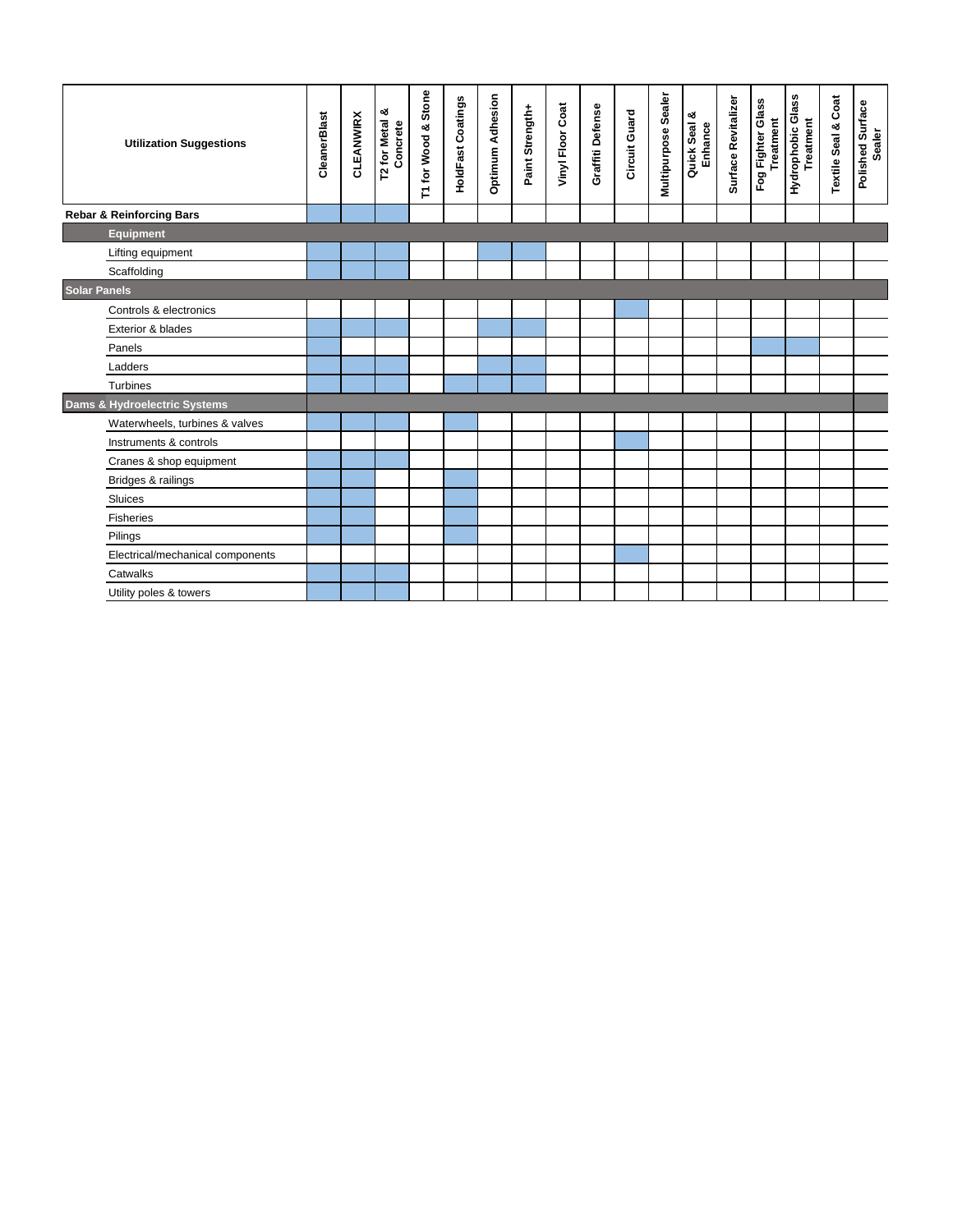| <b>Utilization Suggestions</b>         | CleanerBlast | <b>CLEANWIRX</b> | T2 for Metal &<br>Concrete | T1 for Wood & Stone | HoldFast Marine | <b>Optimum Adhesion</b> | Paint Strength+ | Vinyl Floor Coat | Graffiti Defense | Circuit Guard | Multipurpose Sealer | Quick Seal &<br>Enhance | Surface Revitalizer | Fog Fighter Glass<br>Treatment | Hydrophobic Glass<br><b>Treatment</b> | <b>Textile Seal &amp; Coat</b> | Polished Surface<br><b>Sealer</b> |
|----------------------------------------|--------------|------------------|----------------------------|---------------------|-----------------|-------------------------|-----------------|------------------|------------------|---------------|---------------------|-------------------------|---------------------|--------------------------------|---------------------------------------|--------------------------------|-----------------------------------|
| <b>Rebar &amp; Reinforcing Bars</b>    |              |                  |                            |                     |                 |                         |                 |                  |                  |               |                     |                         |                     |                                |                                       |                                |                                   |
| <b>Heavy Machinery &amp; Equipment</b> |              |                  |                            |                     |                 |                         |                 |                  |                  |               |                     |                         |                     |                                |                                       |                                |                                   |
| Controls & electronics                 |              |                  |                            |                     |                 |                         |                 |                  |                  |               |                     |                         |                     |                                |                                       |                                |                                   |
| Undercarriage & under the hood         |              |                  |                            |                     |                 |                         |                 |                  |                  |               |                     |                         |                     |                                |                                       |                                |                                   |
| Vehicular equipment                    |              |                  |                            |                     |                 |                         |                 |                  |                  |               |                     |                         |                     |                                |                                       |                                |                                   |
| Lifting equipment                      |              |                  |                            |                     |                 |                         |                 |                  |                  |               |                     |                         |                     |                                |                                       |                                |                                   |
| <b>Buildings &amp; Structures</b>      |              |                  |                            |                     |                 |                         |                 |                  |                  |               |                     |                         |                     |                                |                                       |                                |                                   |
| Stairs, railings, trim                 |              |                  |                            |                     |                 |                         |                 |                  |                  |               |                     |                         |                     |                                |                                       |                                |                                   |
| Pipes & Culverts                       |              |                  |                            |                     |                 |                         |                 |                  |                  |               |                     |                         |                     |                                |                                       |                                |                                   |
| Storage units                          |              |                  |                            |                     |                 |                         |                 |                  |                  |               |                     |                         |                     |                                |                                       |                                |                                   |
| Bridges & railings                     |              |                  |                            |                     |                 |                         |                 |                  |                  |               |                     |                         |                     |                                |                                       |                                |                                   |
| Storage reservoirs                     |              |                  |                            |                     |                 |                         |                 |                  |                  |               |                     |                         |                     |                                |                                       |                                |                                   |
| Screens & grates                       |              |                  |                            |                     |                 |                         |                 |                  |                  |               |                     |                         |                     |                                |                                       |                                |                                   |
| Conveyors                              |              |                  |                            |                     |                 |                         |                 |                  |                  |               |                     |                         |                     |                                |                                       |                                |                                   |
| <b>HVAC</b>                            |              |                  |                            |                     |                 |                         |                 |                  |                  |               |                     |                         |                     |                                |                                       |                                |                                   |
| <b>Automated Systems</b>               |              |                  |                            |                     |                 |                         |                 |                  |                  |               |                     |                         |                     |                                |                                       |                                |                                   |
| Pipes & valves                         |              |                  |                            |                     |                 |                         |                 |                  |                  |               |                     |                         |                     |                                |                                       |                                |                                   |
| Instruments & controls                 |              |                  |                            |                     |                 |                         |                 |                  |                  |               |                     |                         |                     |                                |                                       |                                |                                   |
| Electrical/mechanical components       |              |                  |                            |                     |                 |                         |                 |                  |                  |               |                     |                         |                     |                                |                                       |                                |                                   |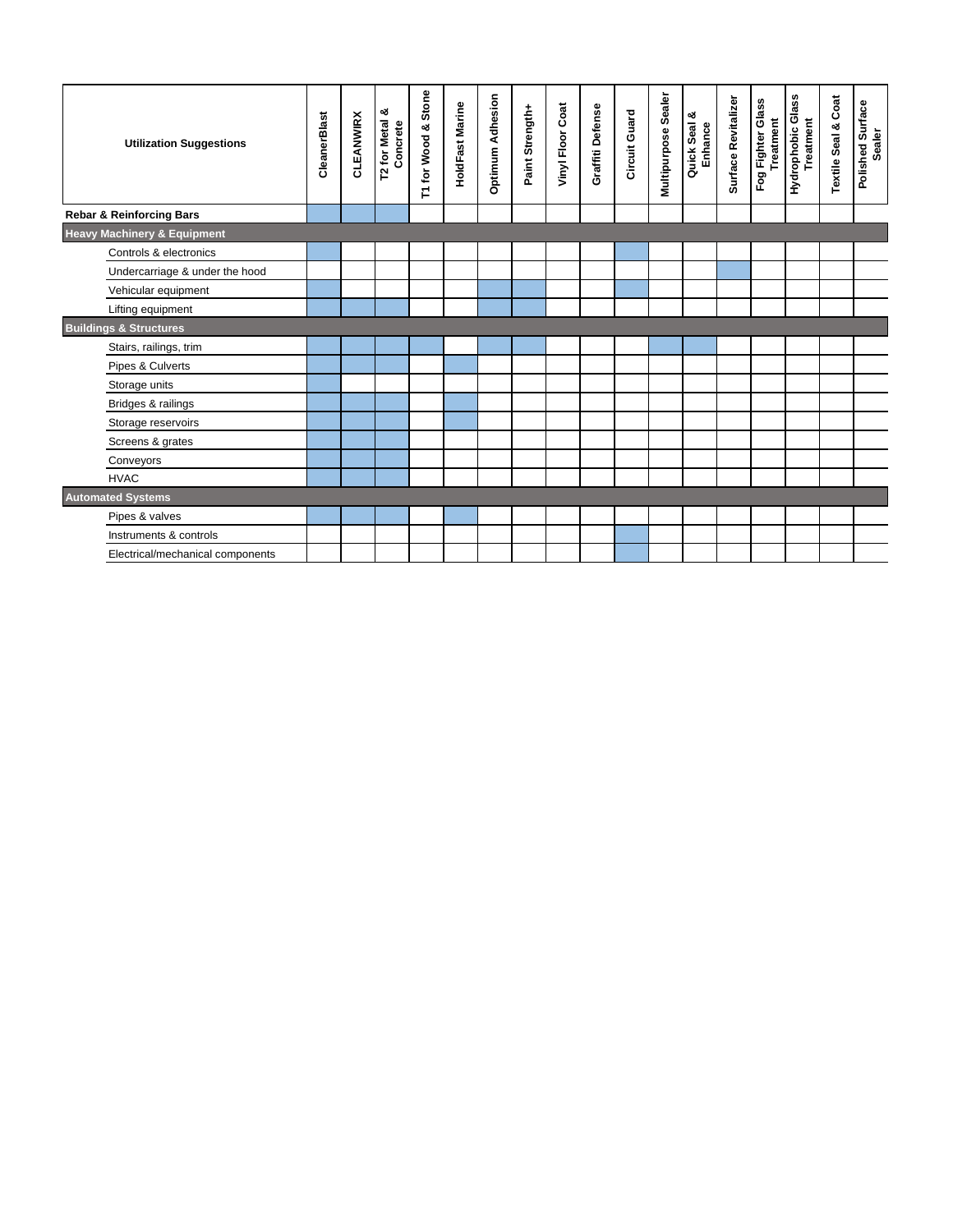| <b>Utilization Suggestions</b> | CleanerBlast | <b>CLEANWIRX</b> | య<br><b>Metal</b><br>Concrete<br>$\mathbf{\tilde{e}}$<br>52 | Stone<br>ಯ<br>Wood<br>$\mathbf{\tilde{e}}$<br>$\overline{\phantom{0}}$<br>⊢ | HoldFast Marine | Adhesion<br>Optimum | Paint Strength+ | Coat<br>Vinyl Floor | Graffiti Defense | Circuit Guard | Sealer<br>Multipurpose | య<br>Quick Seal<br>Enhance | Surface Revitalizer | Fog Fighter Glass<br>Treatment | Glass<br>Treatment<br>Hydrophobic | Coat<br><b>Textile Seal &amp;</b> | Polished Surface<br><b>Sealer</b> |
|--------------------------------|--------------|------------------|-------------------------------------------------------------|-----------------------------------------------------------------------------|-----------------|---------------------|-----------------|---------------------|------------------|---------------|------------------------|----------------------------|---------------------|--------------------------------|-----------------------------------|-----------------------------------|-----------------------------------|
| <b>Products</b>                |              |                  |                                                             |                                                                             |                 |                     |                 |                     |                  |               |                        |                            |                     |                                |                                   |                                   |                                   |
| Machinery                      |              |                  |                                                             |                                                                             |                 |                     |                 |                     |                  |               |                        |                            |                     |                                |                                   |                                   |                                   |
| <b>Automotive Parts</b>        |              |                  |                                                             |                                                                             |                 |                     |                 |                     |                  |               |                        |                            |                     |                                |                                   |                                   |                                   |
| Pipes & Culverts               |              |                  |                                                             |                                                                             |                 |                     |                 |                     |                  |               |                        |                            |                     |                                |                                   |                                   |                                   |
| Fencing & gates                |              |                  |                                                             |                                                                             |                 |                     |                 |                     |                  |               |                        |                            |                     |                                |                                   |                                   |                                   |
| <b>Buildings</b>               |              |                  |                                                             |                                                                             |                 |                     |                 |                     |                  |               |                        |                            |                     |                                |                                   |                                   |                                   |
| Chimney flashing               |              |                  |                                                             |                                                                             |                 |                     |                 |                     |                  |               |                        |                            |                     |                                |                                   |                                   |                                   |
| Signage                        |              |                  |                                                             |                                                                             |                 |                     |                 |                     |                  |               |                        |                            |                     |                                |                                   |                                   |                                   |
| Screens & grates               |              |                  |                                                             |                                                                             |                 |                     |                 |                     |                  |               |                        |                            |                     |                                |                                   |                                   |                                   |
| Sculpture & Artwork            |              |                  |                                                             |                                                                             |                 |                     |                 |                     |                  |               |                        |                            |                     |                                |                                   |                                   |                                   |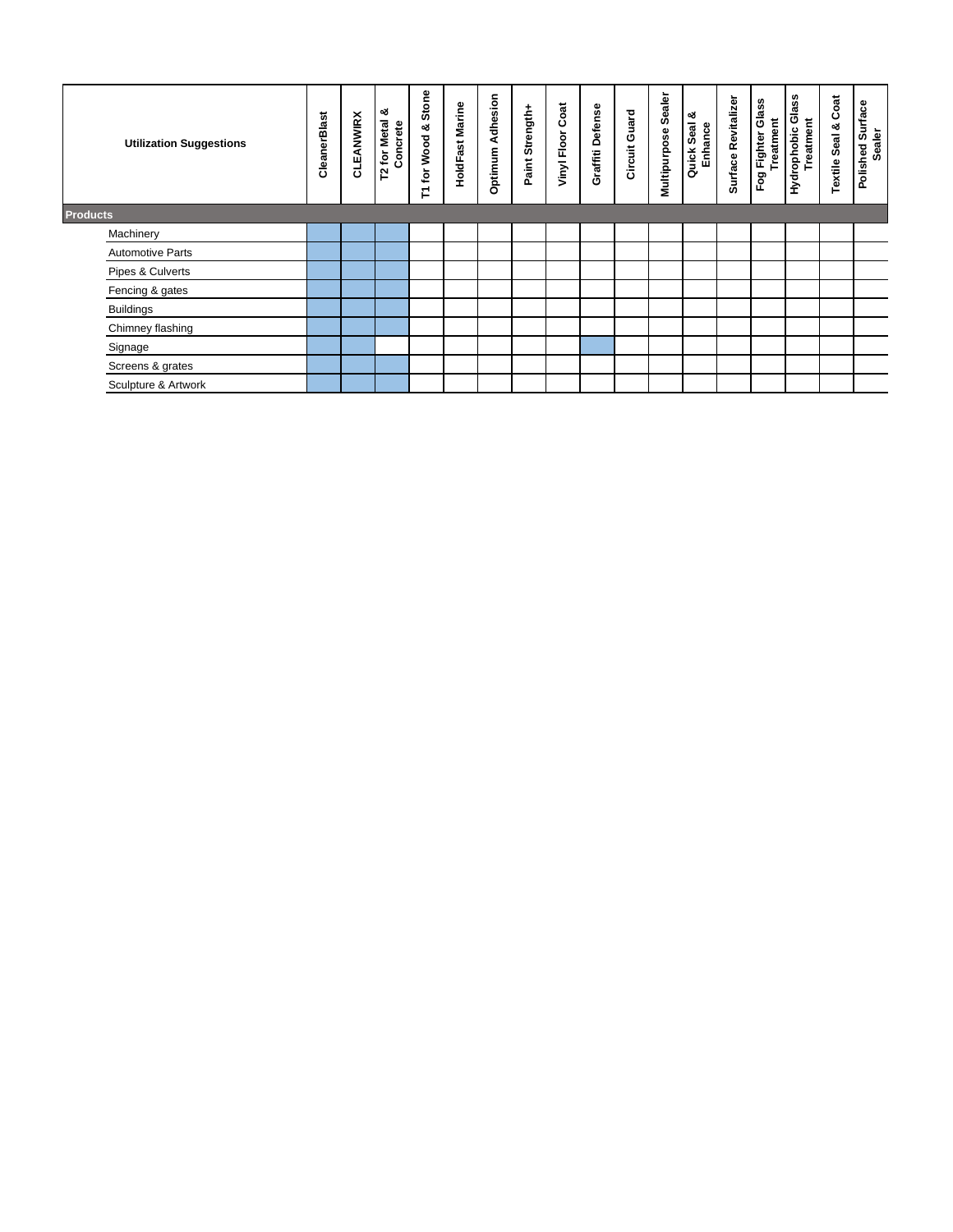| <b>Utilization Suggestions</b>  | CleanerBlast | <b>CLEANWIRX</b> | T2 for Metal &<br>Concrete | T1 for Wood & Stone | <b>HoldFast Coatings</b> | Optimum Adhesion | Paint Strength+ | Vinyl Floor Coat | Graffiti Defense | Circuit Guard | Multipurpose Sealer | Quick Seal &<br>Enhance | Surface Revitalizer | Fog Fighter Glass<br>Treatment | Treatment<br>Treatment | <b>Textile Seal &amp; Coat</b> | Polished Surface<br>Sealer |
|---------------------------------|--------------|------------------|----------------------------|---------------------|--------------------------|------------------|-----------------|------------------|------------------|---------------|---------------------|-------------------------|---------------------|--------------------------------|------------------------|--------------------------------|----------------------------|
| <b>Ground Vehicles</b>          |              |                  |                            |                     |                          |                  |                 |                  |                  |               |                     |                         |                     |                                |                        |                                |                            |
| Freight                         |              |                  |                            |                     |                          |                  |                 |                  |                  |               |                     |                         |                     |                                |                        |                                |                            |
| <b>Public Transit</b>           |              |                  |                            |                     |                          |                  |                 |                  |                  |               |                     |                         |                     |                                |                        |                                |                            |
| Rail                            |              |                  |                            |                     |                          |                  |                 |                  |                  |               |                     |                         |                     |                                |                        |                                |                            |
| <b>Bicycles</b>                 |              |                  |                            |                     |                          |                  |                 |                  |                  |               |                     |                         |                     |                                |                        |                                |                            |
| Undercarriage                   |              |                  |                            |                     |                          |                  |                 |                  |                  |               |                     |                         |                     |                                |                        |                                |                            |
| Garage/shed                     |              |                  |                            |                     |                          |                  |                 |                  |                  |               |                     |                         |                     |                                |                        |                                |                            |
| Headlights                      |              |                  |                            |                     |                          |                  |                 |                  |                  |               |                     |                         |                     |                                |                        |                                |                            |
| Windshields                     |              |                  |                            |                     |                          |                  |                 |                  |                  |               |                     |                         |                     |                                |                        |                                |                            |
| Detailing                       |              |                  |                            |                     |                          |                  |                 |                  |                  |               |                     |                         |                     |                                |                        |                                |                            |
| <b>Water Vehicles</b>           |              |                  |                            |                     |                          |                  |                 |                  |                  |               |                     |                         |                     |                                |                        |                                |                            |
| Metal vessels                   |              |                  |                            |                     |                          |                  |                 |                  |                  |               |                     |                         |                     |                                |                        |                                |                            |
| Hulls                           |              |                  |                            |                     |                          |                  |                 |                  |                  |               |                     |                         |                     |                                |                        |                                |                            |
| Running gear                    |              |                  |                            |                     |                          |                  |                 |                  |                  |               |                     |                         |                     |                                |                        |                                |                            |
| Sails & seating pads            |              |                  |                            |                     |                          |                  |                 |                  |                  |               |                     |                         |                     |                                |                        |                                |                            |
| Instruments & controls          |              |                  |                            |                     |                          |                  |                 |                  |                  |               |                     |                         |                     |                                |                        |                                |                            |
| Cabins                          |              |                  |                            |                     |                          |                  |                 |                  |                  |               |                     |                         |                     |                                |                        |                                |                            |
| Brightwork                      |              |                  |                            |                     |                          |                  |                 |                  |                  |               |                     |                         |                     |                                |                        |                                |                            |
| Paint                           |              |                  |                            |                     |                          |                  |                 |                  |                  |               |                     |                         |                     |                                |                        |                                |                            |
| Windhields                      |              |                  |                            |                     |                          |                  |                 |                  |                  |               |                     |                         |                     |                                |                        |                                |                            |
| Shipyards                       |              |                  |                            |                     |                          |                  |                 |                  |                  |               |                     |                         |                     |                                |                        |                                |                            |
| Bilge                           |              |                  |                            |                     |                          |                  |                 |                  |                  |               |                     |                         |                     |                                |                        |                                |                            |
| <b>Air Vehicles</b>             |              |                  |                            |                     |                          |                  |                 |                  |                  |               |                     |                         |                     |                                |                        |                                |                            |
| Metal components                |              |                  |                            |                     |                          |                  |                 |                  |                  |               |                     |                         |                     |                                |                        |                                |                            |
| Cabins                          |              |                  |                            |                     |                          |                  |                 |                  |                  |               |                     |                         |                     |                                |                        |                                |                            |
| Headlights                      |              |                  |                            |                     |                          |                  |                 |                  |                  |               |                     |                         |                     |                                |                        |                                |                            |
| Instruments & controls          |              |                  |                            |                     |                          |                  |                 |                  |                  |               |                     |                         |                     |                                |                        |                                |                            |
| Hangars                         |              |                  |                            |                     |                          |                  |                 |                  |                  |               |                     |                         |                     |                                |                        |                                |                            |
| <b>Bridges &amp; railings</b>   |              |                  |                            |                     |                          |                  |                 |                  |                  |               |                     |                         |                     |                                |                        |                                |                            |
| Sluices                         |              |                  |                            |                     |                          |                  |                 |                  |                  |               |                     |                         |                     |                                |                        |                                |                            |
| <b>Fisheries</b>                |              |                  |                            |                     |                          |                  |                 |                  |                  |               |                     |                         |                     |                                |                        |                                |                            |
| <b>Public Transportation</b>    |              |                  |                            |                     |                          |                  |                 |                  |                  |               |                     |                         |                     |                                |                        |                                |                            |
| Escalators, booths & turnstiles |              |                  |                            |                     |                          |                  |                 |                  |                  |               |                     |                         |                     |                                |                        |                                |                            |
| Flooring, stairs & railings     |              |                  |                            |                     |                          |                  |                 |                  |                  |               |                     |                         |                     |                                |                        |                                |                            |
| Shelters & benches              |              |                  |                            |                     |                          |                  |                 |                  |                  |               |                     |                         |                     |                                |                        |                                |                            |
| Walls & tiling                  |              |                  |                            |                     |                          |                  |                 |                  |                  |               |                     |                         |                     |                                |                        |                                |                            |
| Crosswalks                      |              |                  |                            |                     |                          |                  |                 |                  |                  |               |                     |                         |                     |                                |                        |                                |                            |
| Signage                         |              |                  |                            |                     |                          |                  |                 |                  |                  |               |                     |                         |                     |                                |                        |                                |                            |
| <b>Marinas &amp; Ports</b>      |              |                  |                            |                     |                          |                  |                 |                  |                  |               |                     |                         |                     |                                |                        |                                |                            |
| Pilings                         |              |                  |                            |                     |                          |                  |                 |                  |                  |               |                     |                         |                     |                                |                        |                                |                            |
| Fueling stations                |              |                  |                            |                     |                          |                  |                 |                  |                  |               |                     |                         |                     |                                |                        |                                |                            |
| Storage shelters                |              |                  |                            |                     |                          |                  |                 |                  |                  |               |                     |                         |                     |                                |                        |                                |                            |
| Docks, railings & moorage slips |              |                  |                            |                     |                          |                  |                 |                  |                  |               |                     |                         |                     |                                |                        |                                |                            |
| Storm grates                    |              |                  |                            |                     |                          |                  |                 |                  |                  |               |                     |                         |                     |                                |                        |                                |                            |
| Control boxes & electronics     |              |                  |                            |                     |                          |                  |                 |                  |                  |               |                     |                         |                     |                                |                        |                                |                            |
| Fish cleaning areas             |              |                  |                            |                     |                          |                  |                 |                  |                  |               |                     |                         |                     |                                |                        |                                |                            |
| Water stations                  |              |                  |                            |                     |                          |                  |                 |                  |                  |               |                     |                         |                     |                                |                        |                                |                            |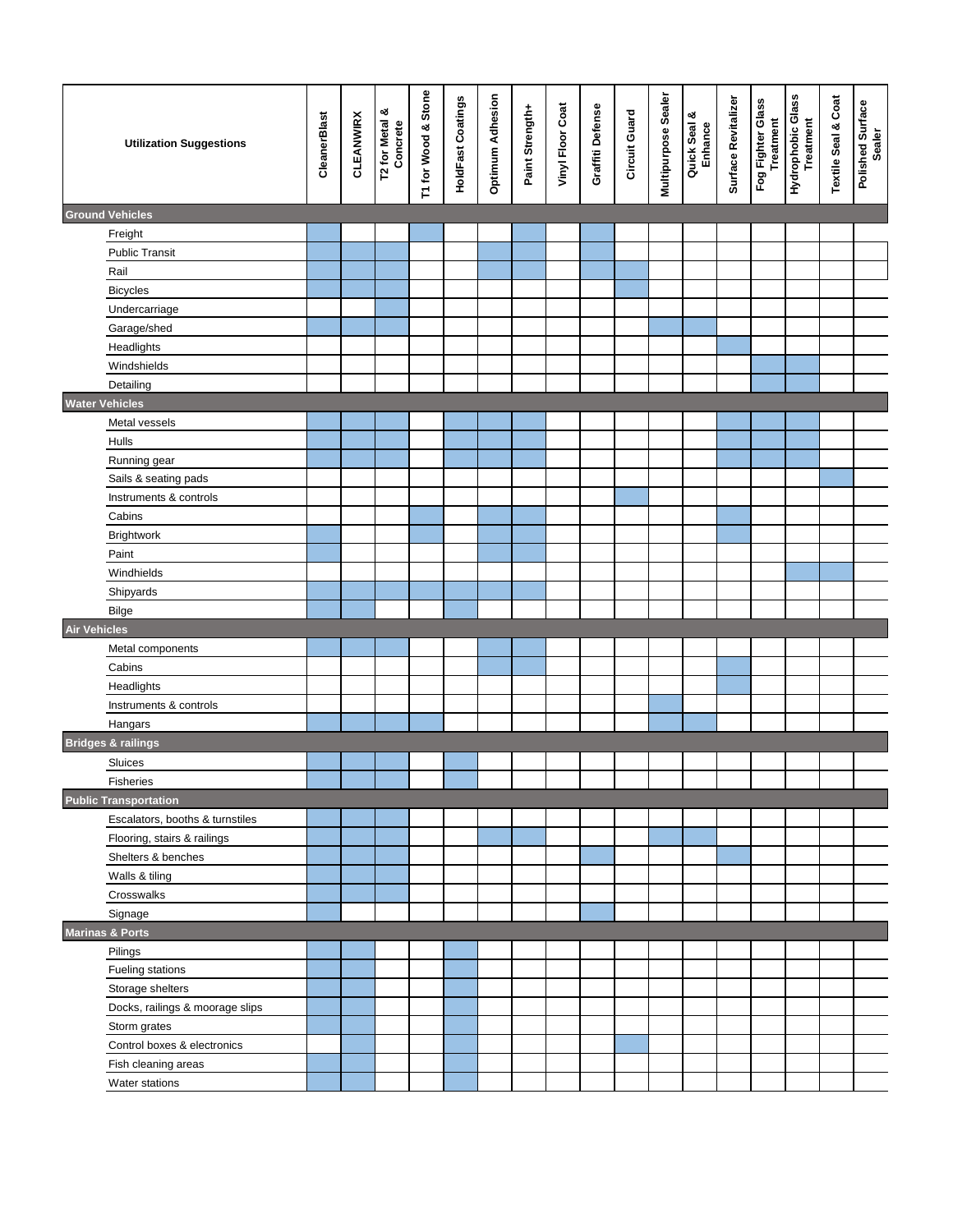| <b>Utilization Suggestions</b>                 | CleanerBlast | <b>CLEANWIRX</b> | య<br>T2 for Metal & | T1 for Wood & Stone | <b>HoldFast Coatings</b> | <b>Optimum Adhesion</b> | Paint Strength+ | Vinyl Floor Coat | Graffiti Defense | Circuit Guard | Multipurpose Sealer | Quick Seal &<br>Enhance | Surface Revitalizer | Fog Fighter Glass<br>Treatment | Hydrophobic Glass<br><b>Treatment</b> | <b>Textile Seal &amp; Coat</b> | Polished Surface<br>Sealer |
|------------------------------------------------|--------------|------------------|---------------------|---------------------|--------------------------|-------------------------|-----------------|------------------|------------------|---------------|---------------------|-------------------------|---------------------|--------------------------------|---------------------------------------|--------------------------------|----------------------------|
| <b>Rebar &amp; Reinforcing Bars</b>            |              |                  |                     |                     |                          |                         |                 |                  |                  |               |                     |                         |                     |                                |                                       |                                |                            |
| <b>CLT (Cross Laminated Timber)</b>            |              |                  |                     |                     |                          |                         |                 |                  |                  |               |                     |                         |                     |                                |                                       |                                |                            |
| <b>Metal Buildings &amp; Road Salt Storage</b> |              |                  |                     |                     |                          |                         |                 |                  |                  |               |                     |                         |                     |                                |                                       |                                |                            |
| <b>Weapons &amp; Equipment</b>                 |              |                  |                     |                     |                          |                         |                 |                  |                  |               |                     |                         |                     |                                |                                       |                                |                            |
| Controls & electronics                         |              |                  |                     |                     |                          |                         |                 |                  |                  |               |                     |                         |                     |                                |                                       |                                |                            |
| Undercarriage & under the hood                 |              |                  |                     |                     |                          |                         |                 |                  |                  |               |                     |                         |                     |                                |                                       |                                |                            |
| Vehicular equipment                            |              |                  |                     |                     |                          |                         |                 |                  |                  |               |                     |                         |                     |                                |                                       |                                |                            |
| Windshields                                    |              |                  |                     |                     |                          |                         |                 |                  |                  |               |                     |                         |                     |                                |                                       |                                |                            |
| Lifting equipment                              |              |                  |                     |                     |                          |                         |                 |                  |                  |               |                     |                         |                     |                                |                                       |                                |                            |
| <b>Ballistic systems</b>                       |              |                  |                     |                     |                          |                         |                 |                  |                  |               |                     |                         |                     |                                |                                       |                                |                            |
| Ships                                          |              |                  |                     |                     |                          |                         |                 |                  |                  |               |                     |                         |                     |                                |                                       |                                |                            |
| Drones (UAV/UCAV)                              |              |                  |                     |                     |                          |                         |                 |                  |                  |               |                     |                         |                     |                                |                                       |                                |                            |
| Scaffolding                                    |              |                  |                     |                     |                          |                         |                 |                  |                  |               |                     |                         |                     |                                |                                       |                                |                            |
| <b>Facilities</b>                              |              |                  |                     |                     |                          |                         |                 |                  |                  |               |                     |                         |                     |                                |                                       |                                |                            |
| Stairs, railings, trim                         |              |                  |                     |                     |                          |                         |                 |                  |                  |               |                     |                         |                     |                                |                                       |                                |                            |
| Flooring                                       |              |                  |                     |                     |                          |                         |                 |                  |                  |               |                     |                         |                     |                                |                                       |                                |                            |
| Food prep areas                                |              |                  |                     |                     |                          |                         |                 |                  |                  |               |                     |                         |                     |                                |                                       |                                |                            |
| Storage tanks                                  |              |                  |                     |                     |                          |                         |                 |                  |                  |               |                     |                         |                     |                                |                                       |                                |                            |
| Restroom/bathrooms                             |              |                  |                     |                     |                          |                         |                 |                  |                  |               |                     |                         |                     |                                |                                       |                                |                            |
| Warehouses                                     |              |                  |                     |                     |                          |                         |                 |                  |                  |               |                     |                         |                     |                                |                                       |                                |                            |
| Maintenance Centers                            |              |                  |                     |                     |                          |                         |                 |                  |                  |               |                     |                         |                     |                                |                                       |                                |                            |
| Cleanrooms                                     |              |                  |                     |                     |                          |                         |                 |                  |                  |               |                     |                         |                     |                                |                                       |                                |                            |
| Pipes & Culverts                               |              |                  |                     |                     |                          |                         |                 |                  |                  |               |                     |                         |                     |                                |                                       |                                |                            |
| Fencing & gates                                |              |                  |                     |                     |                          |                         |                 |                  |                  |               |                     |                         |                     |                                |                                       |                                |                            |
| Decks & patios                                 |              |                  |                     |                     |                          |                         |                 |                  |                  |               |                     |                         |                     |                                |                                       |                                |                            |
| Vinyl siding                                   |              |                  |                     |                     |                          |                         |                 |                  |                  |               |                     |                         |                     |                                |                                       |                                |                            |
| Roofing & chimney flashing                     |              |                  |                     |                     |                          |                         |                 |                  |                  |               |                     |                         |                     |                                |                                       |                                |                            |
| Signage                                        |              |                  |                     |                     |                          |                         |                 |                  |                  |               |                     |                         |                     |                                |                                       |                                |                            |
| Solar panels, windows & skylights              |              |                  |                     |                     |                          |                         |                 |                  |                  |               |                     |                         |                     |                                |                                       |                                |                            |
| Walkways, brick & stonework                    |              |                  |                     |                     |                          |                         |                 |                  |                  |               |                     |                         |                     |                                |                                       |                                |                            |
| <b>HVAC</b>                                    |              |                  |                     |                     |                          |                         |                 |                  |                  |               |                     |                         |                     |                                |                                       |                                |                            |
| Instruments & controls                         |              |                  |                     |                     |                          |                         |                 |                  |                  |               |                     |                         |                     |                                |                                       |                                |                            |
| Pilings                                        |              |                  |                     |                     |                          |                         |                 |                  |                  |               |                     |                         |                     |                                |                                       |                                |                            |
| Fueling stations                               |              |                  |                     |                     |                          |                         |                 |                  |                  |               |                     |                         |                     |                                |                                       |                                |                            |
| Docks, railings & moorage slips                |              |                  |                     |                     |                          |                         |                 |                  |                  |               |                     |                         |                     |                                |                                       |                                |                            |
| <b>Personal Gear</b>                           |              |                  |                     |                     |                          |                         |                 |                  |                  |               |                     |                         |                     |                                |                                       |                                |                            |
| Sidearms & Rifles                              |              |                  |                     |                     |                          |                         |                 |                  |                  |               |                     |                         |                     |                                |                                       |                                |                            |
| Uniforms                                       |              |                  |                     |                     |                          |                         |                 |                  |                  |               |                     |                         |                     |                                |                                       |                                |                            |
| Tents & Temporary Buildings                    |              |                  |                     |                     |                          |                         |                 |                  |                  |               |                     |                         |                     |                                |                                       |                                |                            |
| Tarps & Covers                                 |              |                  |                     |                     |                          |                         |                 |                  |                  |               |                     |                         |                     |                                |                                       |                                |                            |
| <b>Electronic Devices</b>                      |              |                  |                     |                     |                          |                         |                 |                  |                  |               |                     |                         |                     |                                |                                       |                                |                            |
| <b>Communications Systems</b>                  |              |                  |                     |                     |                          |                         |                 |                  |                  |               |                     |                         |                     |                                |                                       |                                |                            |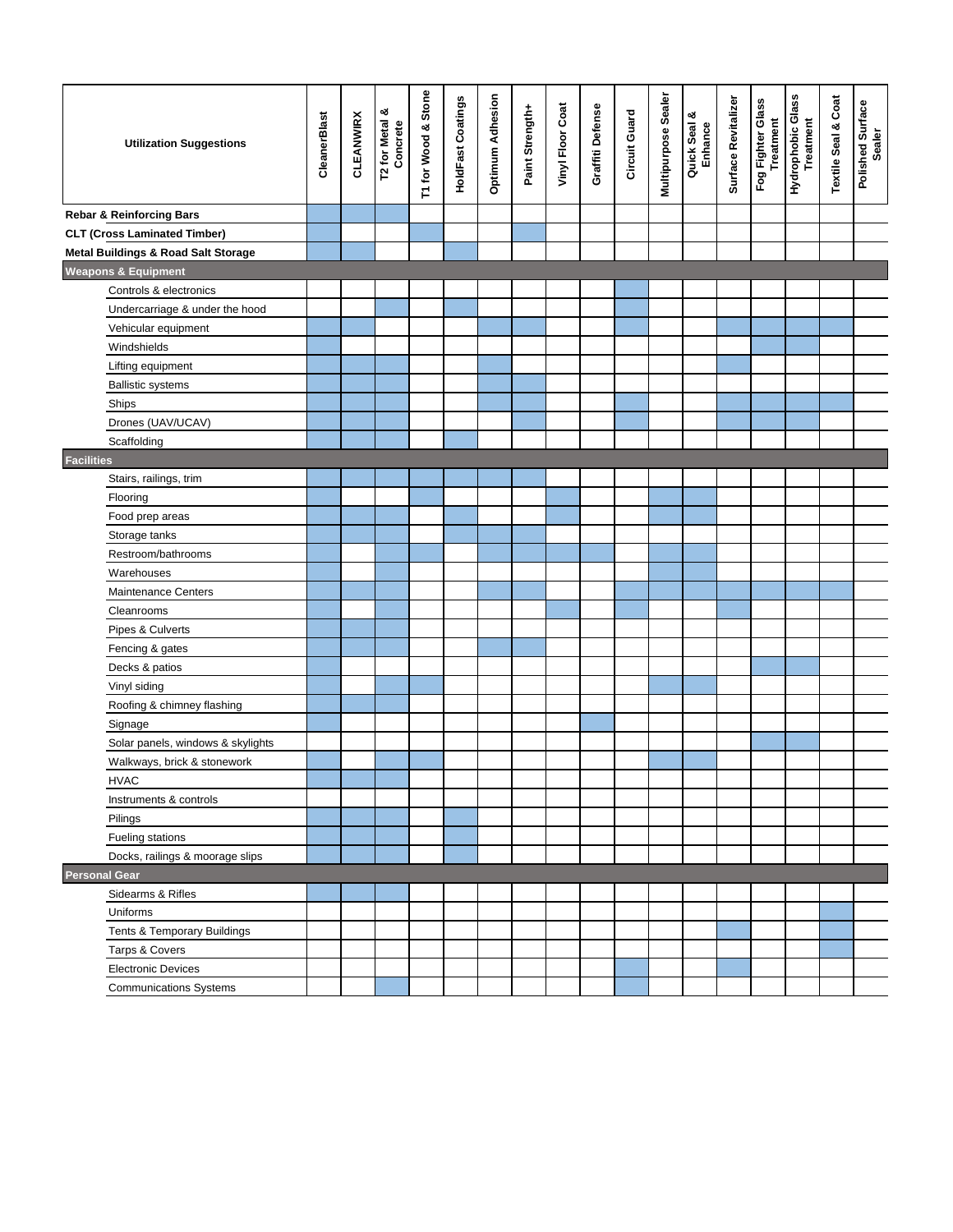| <b>Utilization Suggestions</b> | CleanerBlast | <b>CLEANWIRX</b> | T2 for Metal &<br>Concrete | T1 for Wood & Stone | <b>HoldFast Coatings</b> | <b>Optimum Adhesion</b> | Paint Strength+ | Vinyl Floor Coat | Graffiti Defense | Circuit Guard | Multipurpose Sealer | Quick Seal &<br>Enhance | Surface Revitalizer | Fog Fighter Glass<br>Treatment | Hydrophobic Glass<br><b>Treatment</b> | <b>Textile Seal &amp; Coat</b> | Polished Surface<br>Sealer |
|--------------------------------|--------------|------------------|----------------------------|---------------------|--------------------------|-------------------------|-----------------|------------------|------------------|---------------|---------------------|-------------------------|---------------------|--------------------------------|---------------------------------------|--------------------------------|----------------------------|
| <b>Vehicles</b>                |              |                  |                            |                     |                          |                         |                 |                  |                  |               |                     |                         |                     |                                |                                       |                                |                            |
| Lawn equipment                 |              |                  |                            |                     |                          |                         |                 |                  |                  |               |                     |                         |                     |                                |                                       |                                |                            |
| <b>ATV</b>                     |              |                  |                            |                     |                          |                         |                 |                  |                  |               |                     |                         |                     |                                |                                       |                                |                            |
| <b>RVs</b>                     |              |                  |                            |                     |                          |                         |                 |                  |                  |               |                     |                         |                     |                                |                                       |                                |                            |
| Motorcycles                    |              |                  |                            |                     |                          |                         |                 |                  |                  |               |                     |                         |                     |                                |                                       |                                |                            |
| Snowmobiles                    |              |                  |                            |                     |                          |                         |                 |                  |                  |               |                     |                         |                     |                                |                                       |                                |                            |
| Boats & trailers               |              |                  |                            |                     |                          |                         |                 |                  |                  |               |                     |                         |                     |                                |                                       |                                |                            |
| <b>Great Outdoors</b>          |              |                  |                            |                     |                          |                         |                 |                  |                  |               |                     |                         |                     |                                |                                       |                                |                            |
| Ammo cans                      |              |                  |                            |                     |                          |                         |                 |                  |                  |               |                     |                         |                     |                                |                                       |                                |                            |
| Gun parts                      |              |                  |                            |                     |                          |                         |                 |                  |                  |               |                     |                         |                     |                                |                                       |                                |                            |
| Tents & canvas shelters        |              |                  |                            |                     |                          |                         |                 |                  |                  |               |                     |                         |                     |                                |                                       |                                |                            |
| Fire pits                      |              |                  |                            |                     |                          |                         |                 |                  |                  |               |                     |                         |                     |                                |                                       |                                |                            |
| Outdoor furniture              |              |                  |                            |                     |                          |                         |                 |                  |                  |               |                     |                         |                     |                                |                                       |                                |                            |
| Umbrellas & gazebos            |              |                  |                            |                     |                          |                         |                 |                  |                  |               |                     |                         |                     |                                |                                       |                                |                            |
| Kennels                        |              |                  |                            |                     |                          |                         |                 |                  |                  |               |                     |                         |                     |                                |                                       |                                |                            |
| <b>Parks</b>                   |              |                  |                            |                     |                          |                         |                 |                  |                  |               |                     |                         |                     |                                |                                       |                                |                            |
| Play equipment                 |              |                  |                            |                     |                          |                         |                 |                  |                  |               |                     |                         |                     |                                |                                       |                                |                            |
| Trash receptacles              |              |                  |                            |                     |                          |                         |                 |                  |                  |               |                     |                         |                     |                                |                                       |                                |                            |
| Picnic tables                  |              |                  |                            |                     |                          |                         |                 |                  |                  |               |                     |                         |                     |                                |                                       |                                |                            |
| Shelters & benches             |              |                  |                            |                     |                          |                         |                 |                  |                  |               |                     |                         |                     |                                |                                       |                                |                            |
| Skate parks                    |              |                  |                            |                     |                          |                         |                 |                  |                  |               |                     |                         |                     |                                |                                       |                                |                            |
| Signage                        |              |                  |                            |                     |                          |                         |                 |                  |                  |               |                     |                         |                     |                                |                                       |                                |                            |
| Walkways, brick & stonework    |              |                  |                            |                     |                          |                         |                 |                  |                  |               |                     |                         |                     |                                |                                       |                                |                            |
| Fountains & artificial ponds   |              |                  |                            |                     |                          |                         |                 |                  |                  |               |                     |                         |                     |                                |                                       |                                |                            |
| Lighting                       |              |                  |                            |                     |                          |                         |                 |                  |                  |               |                     |                         |                     |                                |                                       |                                |                            |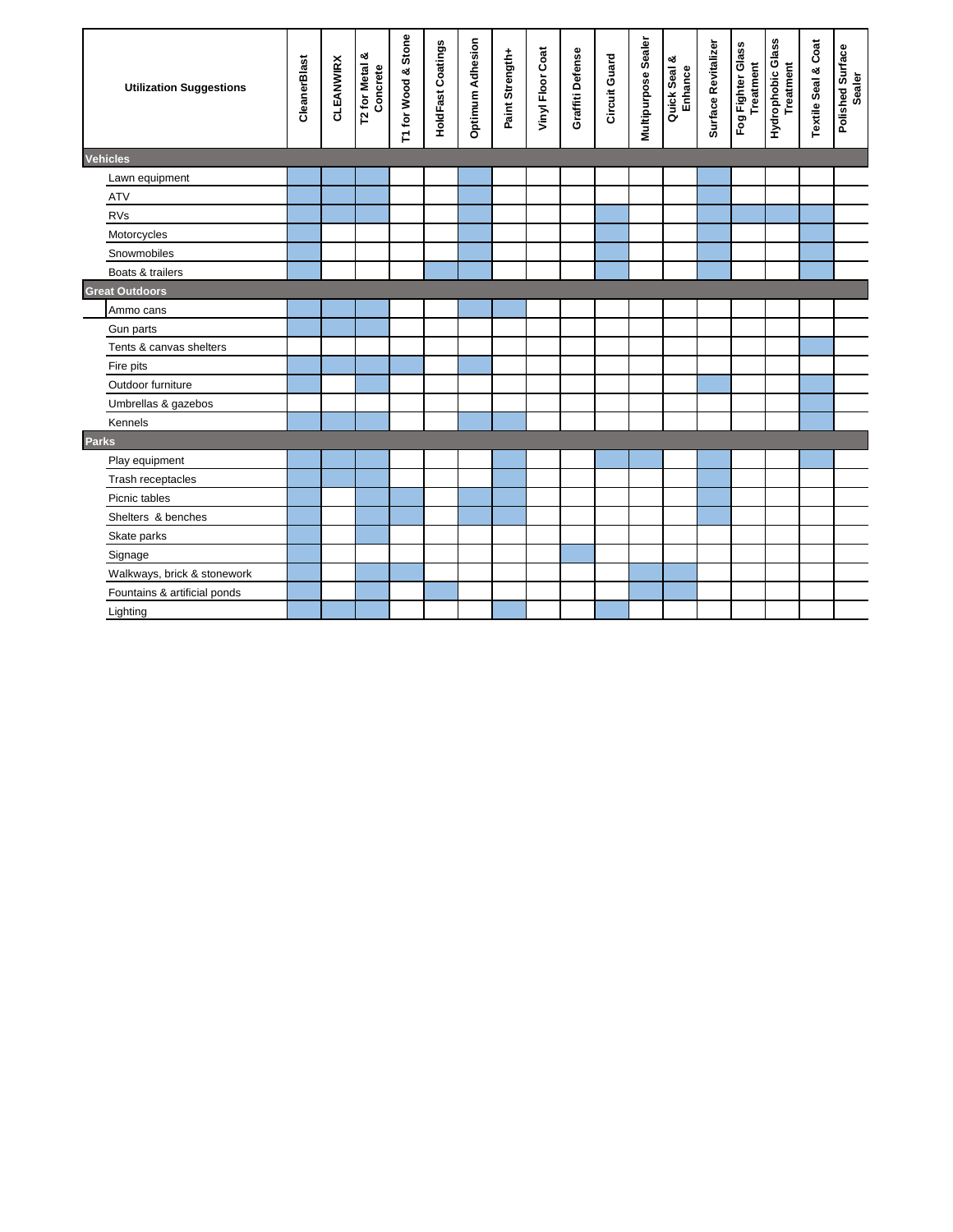| <b>Utilization Suggestions</b>    | CleanerBlast | <b>CLEANWIRX</b> | య<br>T2 for Metal &<br>Concrete | T1 for Wood & Stone | <b>HoldFast Coatings</b> | <b>Optimum Adhesion</b> | Paint Strength+ | Vinyl Floor Coat | Graffiti Defense | Circuit Guard | Multipurpose Sealer | Quick Seal &<br>Enhance | Surface Revitalizer | Fog Fighter Glass<br><b>Treatment</b> | Hydrophobic Glass<br><b>Treatment</b> | <b>Textile Seal &amp; Coat</b> | Polished Surface<br>Sealer |
|-----------------------------------|--------------|------------------|---------------------------------|---------------------|--------------------------|-------------------------|-----------------|------------------|------------------|---------------|---------------------|-------------------------|---------------------|---------------------------------------|---------------------------------------|--------------------------------|----------------------------|
| <b>Vehicles</b>                   |              |                  |                                 |                     |                          |                         |                 |                  |                  |               |                     |                         |                     |                                       |                                       |                                |                            |
| Controls & electronics            |              |                  |                                 |                     |                          |                         |                 |                  |                  |               |                     |                         |                     |                                       |                                       |                                |                            |
| Undercarriage & under the hood    |              |                  |                                 |                     |                          |                         |                 |                  |                  |               |                     |                         |                     |                                       |                                       |                                |                            |
| <b>Buildings</b>                  |              |                  |                                 |                     |                          |                         |                 |                  |                  |               |                     |                         |                     |                                       |                                       |                                |                            |
| Stairs, railings, trim            |              |                  |                                 |                     |                          |                         |                 |                  |                  |               |                     |                         |                     |                                       |                                       |                                |                            |
| Flooring                          |              |                  |                                 |                     |                          |                         |                 |                  |                  |               |                     |                         |                     |                                       |                                       |                                |                            |
| Kitchens & lunchrooms             |              |                  |                                 |                     |                          |                         |                 |                  |                  |               |                     |                         |                     |                                       |                                       |                                |                            |
| Restroom/bathrooms                |              |                  |                                 |                     |                          |                         |                 |                  |                  |               |                     |                         |                     |                                       |                                       |                                |                            |
| Fencing & gates                   |              |                  |                                 |                     |                          |                         |                 |                  |                  |               |                     |                         |                     |                                       |                                       |                                |                            |
| Decks & patios                    |              |                  |                                 |                     |                          |                         |                 |                  |                  |               |                     |                         |                     |                                       |                                       |                                |                            |
| Play equipment                    |              |                  |                                 |                     |                          |                         |                 |                  |                  |               |                     |                         |                     |                                       |                                       |                                |                            |
| Roofing & chimney flashing        |              |                  |                                 |                     |                          |                         |                 |                  |                  |               |                     |                         |                     |                                       |                                       |                                |                            |
| Signage                           |              |                  |                                 |                     |                          |                         |                 |                  |                  |               |                     |                         |                     |                                       |                                       |                                |                            |
| Solar panels, windows & skylights |              |                  |                                 |                     |                          |                         |                 |                  |                  |               |                     |                         |                     |                                       |                                       |                                |                            |
| Walkways, brick & stonework       |              |                  |                                 |                     |                          |                         |                 |                  |                  |               |                     |                         |                     |                                       |                                       |                                |                            |
| Fountains & artificial ponds      |              |                  |                                 |                     |                          |                         |                 |                  |                  |               |                     |                         |                     |                                       |                                       |                                |                            |
| <b>HVAC</b>                       |              |                  |                                 |                     |                          |                         |                 |                  |                  |               |                     |                         |                     |                                       |                                       |                                |                            |
| Walls & tiling                    |              |                  |                                 |                     |                          |                         |                 |                  |                  |               |                     |                         |                     |                                       |                                       |                                |                            |
| Crosswalks & lighting             |              |                  |                                 |                     |                          |                         |                 |                  |                  |               |                     |                         |                     |                                       |                                       |                                |                            |
| Storm grates                      |              |                  |                                 |                     |                          |                         |                 |                  |                  |               |                     |                         |                     |                                       |                                       |                                |                            |
| Control boxes & electronics       |              |                  |                                 |                     |                          |                         |                 |                  |                  |               |                     |                         |                     |                                       |                                       |                                |                            |
| Pool & locker rooms               |              |                  |                                 |                     |                          |                         |                 |                  |                  |               |                     |                         |                     |                                       |                                       |                                |                            |